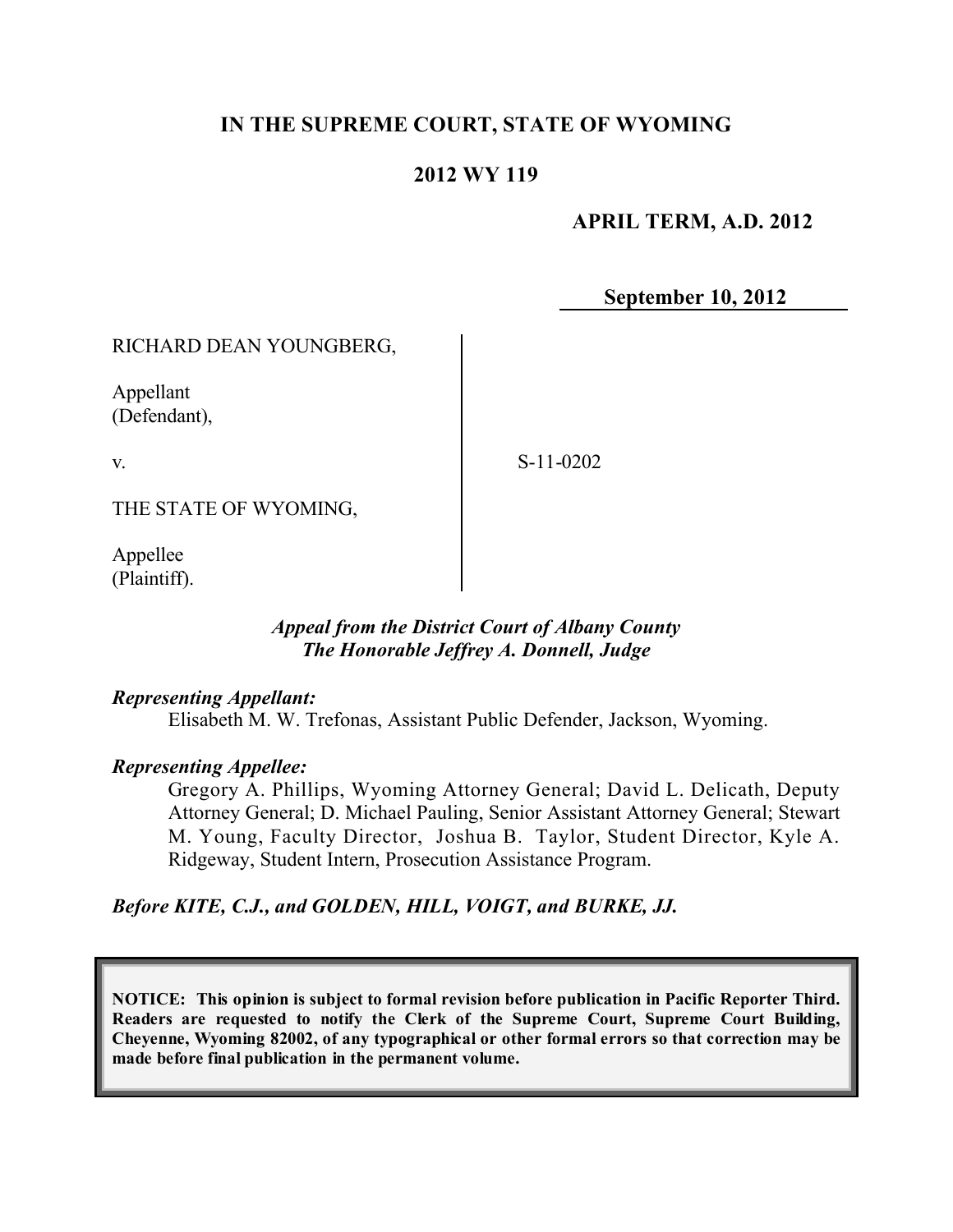#### **VOIGT, Justice.**

[¶1] The appellant, Richard Dean Youngberg, was convicted of one count of check fraud and was sentenced to seven to ten years of incarceration. On appeal, the appellant claims that the prosecutor committed misconduct when he told the jury in closing argument that the appellant was informed that there were problems with his checking account on March 17, 2010. The appellant argues that the prosecutor's statement was not consistent with the evidence presented at trial and, as a result, he is entitled to a new trial. We affirm the appellant's conviction.

#### **ISSUE**

### *Did plain error occur when the prosecutor referred to the officer's testimony regarding when the appellant was notified of problems with his checking account?*

### **FACTS**

[¶2] On April 7, 2010, Officer Johnson with the Laramie Police Department was dispatched to the True Value hardware store in Laramie regarding a report of check fraud. Officer Johnson learned that the appellant had issued three separate checks to the business, and all three had been returned by the bank because they were written on a closed account. Officer Johnson began an investigation and learned that the appellant was the focus of two other investigations for check fraud regarding the same checking account that were being conducted by the Laramie Police Department. On April 13, 2010, Officer Johnson arrested the appellant for check fraud and, during a search incident to arrest, found the appellant's checkbook in the back pocket of his pants. The checkbook contained carbon copies of the checks written on the account. Officer Johnson determined that the appellant had written 20 checks to businesses in Albany County totaling \$2,843 and one check to the NAPA Auto Parts store in Cheyenne for \$362.49.

#### **STANDARD OF REVIEW**

[¶3] At trial, defense counsel did not object to the prosecutor's comments and argument regarding when the appellant was first notified that his checking account was closed. Because it is being raised for the first time on appeal, we review for plain error. *Lawson v. State*, 2010 WY 145, ¶ 48, 242 P.3d 993, 1008 (Wyo. 2010). "In order to establish plain error, [the appellant] must show: 1) the alleged error clearly appears in the record; 2) the error transgressed an unequivocal rule of law in a clear and obvious way; and 3) the error adversely affected [the appellant's] substantial right resulting in material prejudice to him." *Id*.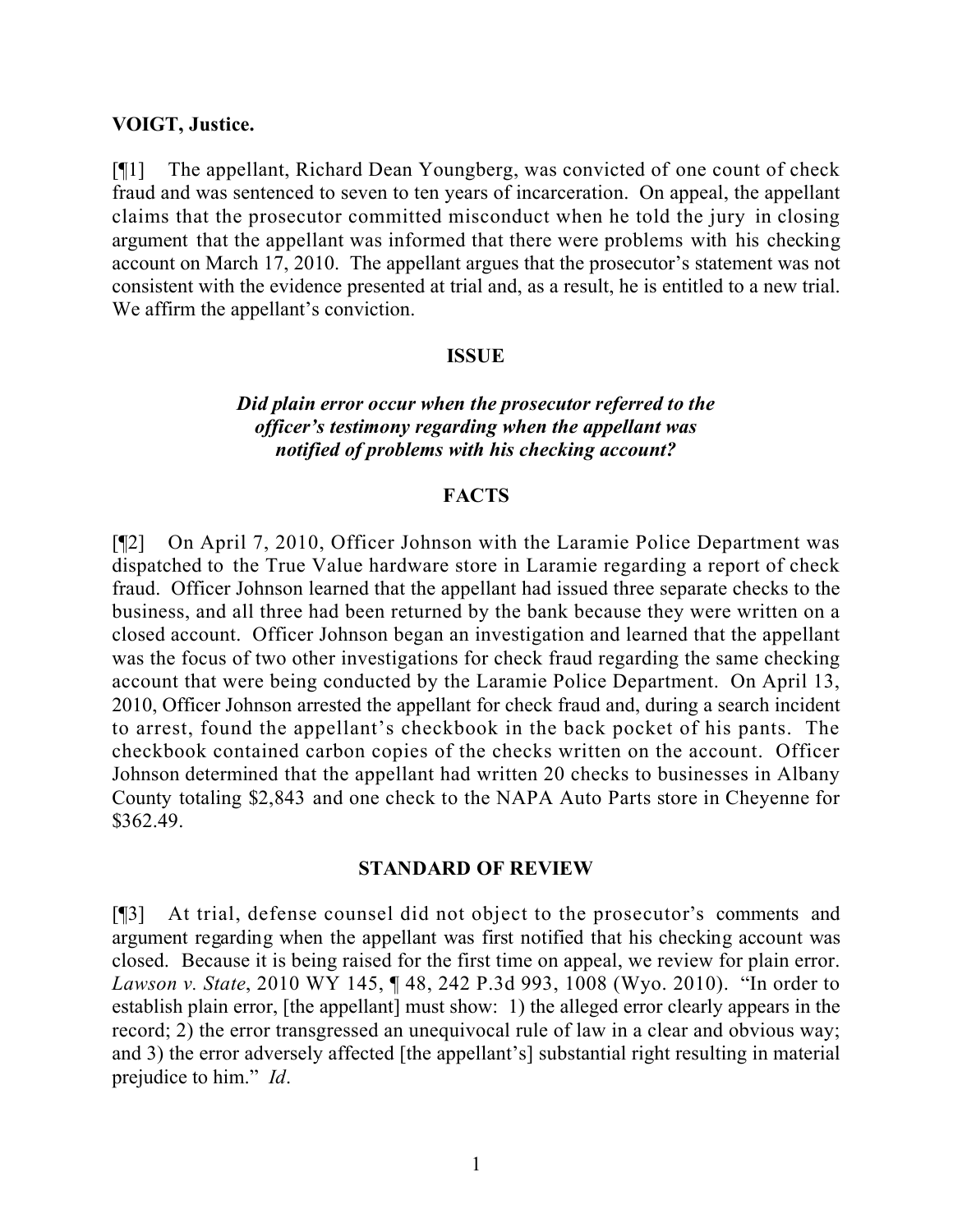### **DISCUSSION**

[¶4] At trial, the appellant's defense to the charges against him was that he did not know that his checking account had been closed when he wrote the 21 checks to various businesses. The appellant claims that the prosecutor committed misconduct when he told the jury in closing argument that the appellant had been notified that there were problems with his checking account on March 17, 2010, and that he continued to write checks on the account until April 10, 2010. He claims that the evidence demonstrated that he did not know there were any problems with his checking account until the NAPA Auto Parts store notified him that his check written on April 10, 2010, had been denied. He argues that the prosecutor's statements and argument were inconsistent with the evidence that was presented at trial and caused material prejudice to the appellant's case.

[¶5] We find that the appellant has failed to demonstrate even the first part of the plain error standard of review--that the alleged error clearly appears in the record. The appellant claims that the prosecutor continually misrepresented that the NAPA Auto Parts store informed him that there was a problem with his checking account on March 17, 2010, when the evidence shows that the appellant did not write a check to the NAPA Auto Parts store until April 10, 2010. However, the record shows that the appellant wrote checks on the closed account to the NAPA Auto Parts store in *Cheyenne* and to the NAPA Auto Parts store in *Laramie*. The record is very clear, and there is no dispute, that the check was written to the Cheyenne store on April 10, 2010. The evidence regarding when the check was written to the Laramie store is not so clear. What is clear is that Officer Johnson testified, without objection, that an employee of the NAPA Store in *Laramie* notified the appellant on March 17, 2010, that the check he wrote to that store was returned.

[¶6] The appellant's entire argument is based upon the notion that it was the NAPA Auto Parts store in *Cheyenne* that notified the appellant that his check had been returned. In fact, the appellant fails to recognize in his brief on appeal that he even wrote a check to the NAPA Auto Parts store in Laramie, despite the fact that at trial the appellant testified:

> [DEFENSE COUNSEL]: Did you ever -- were you ever confronted about a check that didn't clear?

> > [APPELLANT]: Yes, I was one time.

Q. Where was that at?

A. That was a NAPA here in Laramie.

Q. Okay. And what happened?